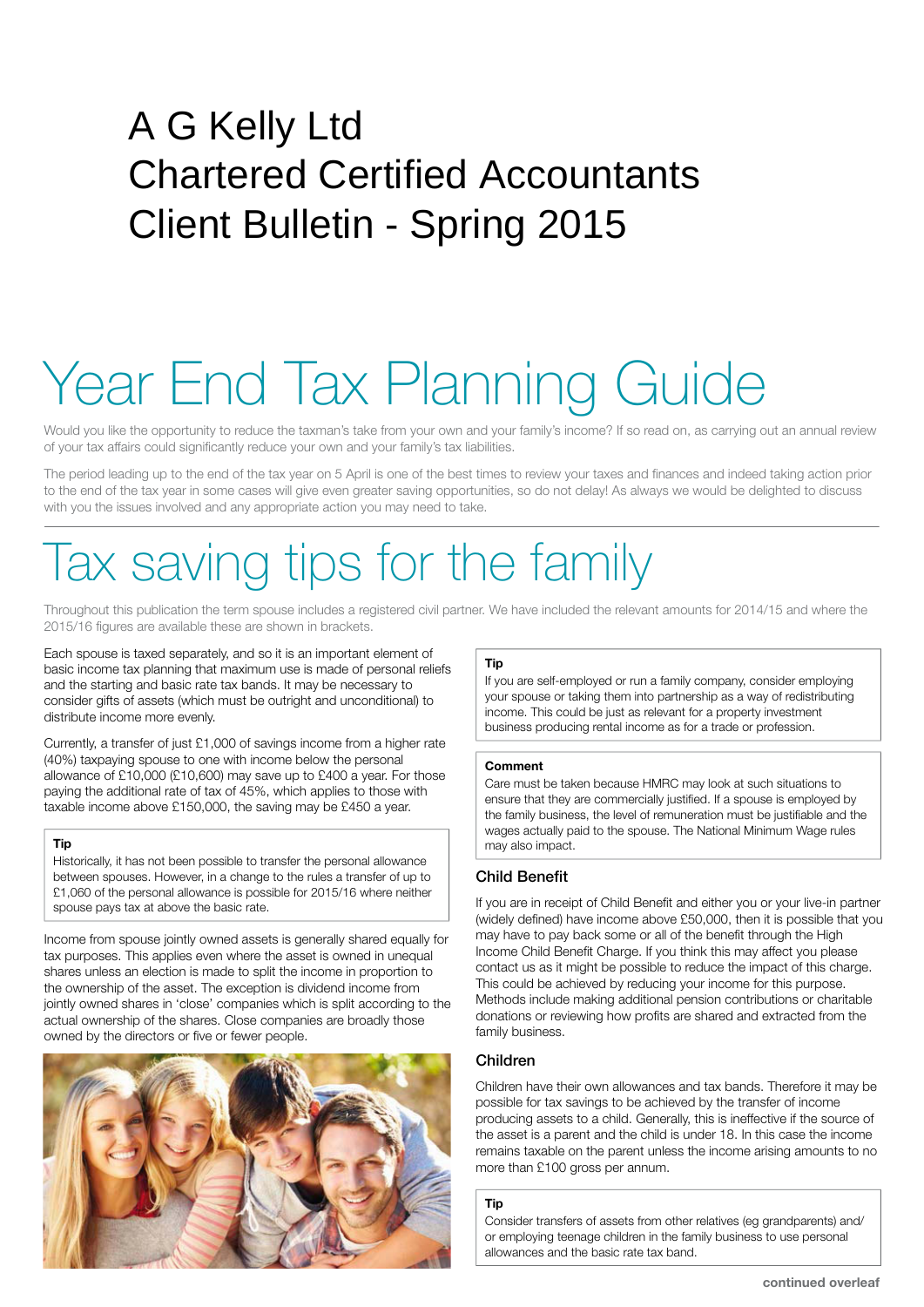### Want a 'Nest Egg' for your children?

A Junior ISA (for children born from 3 January 2011) or Child Trust Fund (CTF) accounts offer tax free savings opportunities for children. Existing CTF accounts continue alongside the Junior ISA (a child can only have one type). The government has previously decided that a transfer of savings from a CTF to a Junior ISA should be permitted at the request of the registered contact for the CTF. The government has confirmed the measure will have effect from 6 April 2015.

Both CTF and Junior ISA accounts allow parents, other family members and friends to invest up to £4,000 (£4,080) annually in a tax free fund for a child. There are no Government contributions and no access to the funds until the child reaches 18.

#### Non-taxpayers

Children or any other person whose personal allowances exceed their income are not liable to tax. Where income has suffered a tax deduction at source a repayment claim should be made. In the case of bank or building society interest, a declaration can be made by non-taxpayers to enable interest to be paid gross.

#### **Tip**

Tax credits on dividends are not repayable so non-taxpayers should ensure that they have other sources of income to utilise their personal allowances.

### Giving to charity

Charitable donations made under the Gift Aid scheme can result in significant benefits for both the donor and the charity. Currently, the charity is able to claim back 20% basic rate tax on any donations and if the donor is a higher rate taxpayer the gift will qualify for 40% tax relief. Therefore a cash gift of £80 will generate a tax refund of £20 for the charity so that it ends up with £100. The donor will get higher rate tax relief of £20 so that the net cost of the gift is only £60.

Where the 45% additional rate of tax applies, the net cost of the gift in this example would be only £55 for an individual liable at this rate.

Tax relief against 2014/15 income is possible for charitable donations made between 6 April 2015 and 31 January 2016 providing the payment is made before filing the 2014/15 tax return.

Always remember to keep a record of any gifts you make.

It may also be possible to make gifts of quoted shares and securities or land and buildings to charities and claim income tax relief on the value of the gift. This may be tax efficient for larger charitable donations.

### <u>wentinued</u><br>Want a 'Nest Egg' for your children?  $\|$  Family companies

If the payment of bonuses to directors or dividends to shareholders is under consideration, give careful thought as to whether payment should be made before or after the end of the tax year. The date of payment will affect the date tax is due and possibly the rate at which it is payable.

#### **Tip**

Remember that any bonuses must generally be provided for in the accounts and actually be paid within nine months of the company's year end to ensure tax relief for the company in that period.

Careful planning before 5 April 2015 may be particularly useful for individuals with high incomes. The effect of deferring payments may save paying the High Income Child Benefit Charge for those with incomes in excess of £50,000, personal allowance for those with an income in excess of £100,000 and 45% tax for those with an income in excess of £150,000.

Alternatively, consider the payment of an employer's pension contribution by the company. This is generally tax and National Insurance contribution (NIC) free for the employee (but see Pensions section). Furthermore, the company should obtain tax relief on the contribution, provided the overall remuneration package is justifiable.

#### **Loans**

It is common in family companies for a director/shareholder to have 'loan' advances made to them by the company (e.g personal expenses paid by the company). These are accounted for via a 'director's loan account' with the company which may become overdrawn.

Where the overdrawn balance at the end of an accounting period is still outstanding nine months later a tax charge arises on the company. Where the balance is repaid there is no tax charge. Rules have been introduced to catch certain arrangements where loan balances are repaid but shortly afterwards the company provides another loan to the shareholder. These rules do not apply where there is a genuine repayment through the award of a valid bonus/dividend. If monies are repaid and then a new loan provided in other situations there may be a tax charge. If you are concerned about whether this could apply to your company, we would be happy to review this area.

#### Capital allowance changes

When assets are purchased for the business, such as machinery, office equipment or motor vehicles, capital allowances are available. As with expenses, these are deducted from income to calculate taxable profit.

#### **Annual Investment Allowance (AIA)**

Currently the AIA gives a 100% write off on

most types of plant and machinery costs, but not cars, of up to £500,000 per annum from April 2014 (1 April for companies 6 April for unincorporated businesses). The AIA is due to revert back to £25,000 from 1 January 2016. Special rules apply to accounting periods straddling April 2014 and January 2016 when the amounts of available AIA changes.

Any costs over the AIA will attract an annual ongoing allowance of 8% or 18% depending upon the type of asset.

#### **Tip**

Clearly where full relief is not obtained in the initial period there will be further tax relief in subsequent years but maximising tax relief early has an important impact on tax cash flow.

Please contact us for further advice if you have any plans for new plant and machinery purchases. The timing and method of such acquisitions may be critical in securing the maximum 100% entitlement available.

In addition to the AIA all businesses are eligible for a 100% allowance, often referred to as an enhanced capital allowance, on certain energy efficient plant and low emission cars.

#### Motor cars

The tax allowance on a car purchase depends on  $CO<sub>2</sub>$  emissions. For purchases from April 2013 cars with emissions of up to 130 grams per kilometre (g/km) attract an 18% allowance and those in excess of 130g/ km are only eligible for an 8% allowance.

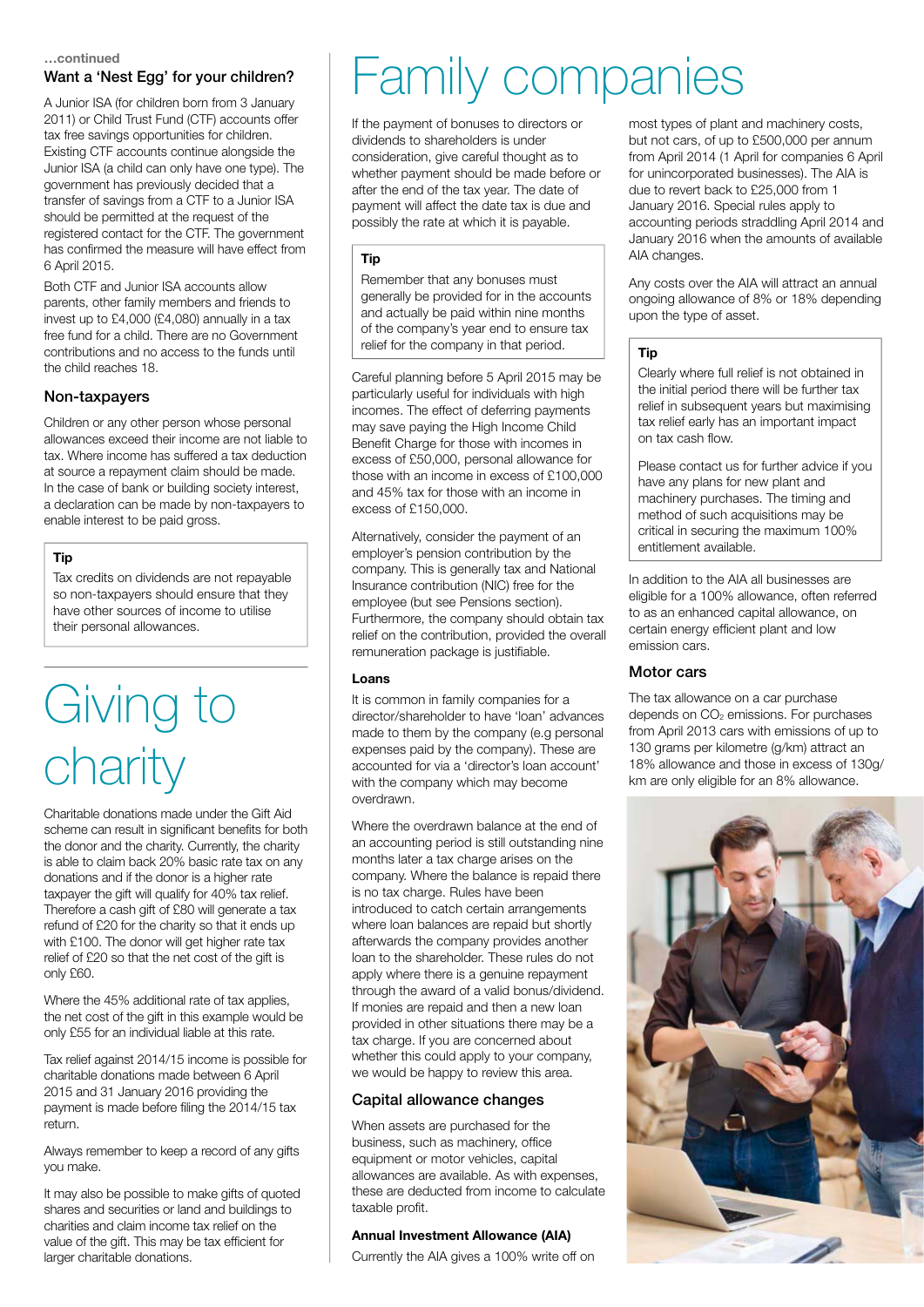### Employee benefits

Few avoid working for others at some time in their life and most will have encountered the PAYE system operated by employers to collect the income tax and NIC due on wages and salaries and to collect the tax on benefits.

#### The tax code

Ensuring the right amount of tax is taken relies on a PAYE code, issued by HMRC and is based on information given in a previous self assessment return or supplied by the employer. The employee, not the employer, is responsible for the accuracy of the code.

Code numbers try to reflect both your tax allowances and reliefs and also any tax you may owe on employment benefits. For many employees matters are simple. They will have a set salary or wage and only a basic personal allowance. Their code number will be 1000L (1060L) and the right amount of tax should be paid under PAYE. For those who are provided with employment benefits or have more than one job and/or receive pension income, the code number is generally adjusted to collect the tax due, so that there are no nasty underpayment surprises.

HMRC may also try to collect tax on untaxed income or tax owing from an earlier year. The code may even try to allow for higher or additional rate tax that has to be paid on investment income. With so many complications and some guess work involved, getting the code exactly right can be difficult and the right amount of tax will not always be deducted.

#### **Tip**

If you are unsure about your code and are anxious not to end the tax year under or overpaid, then you should have it checked. Please talk to us.

#### **Cars and Fuel**

Employer provided car benefits are calculated by reference to the  $CO<sub>2</sub>$ emissions and the car's list price. The level of business mileage is not relevant. The greener the car, the lower the percentage charge. Percentage charges are increasing year on year, and for 2014/15 range from 0% to 35%. The range increases for 2015/16 starting at 5% and rising to 37% of the list price of the car.

#### **Tip**

Check your position to confirm that an employer provided car is still a worthwhile benefit. It may be better to receive a tax free mileage allowance of up to 45p per mile for business travel in your own vehicle. If an employer provided car is still preferred, consider the acquisition of a lower  $CO<sub>2</sub>$  emission vehicle on replacement to minimise the tax cost.

Where private fuel is provided, the benefit charge is also based on  $CO<sub>2</sub>$ emissions. We can review your procedures to ensure no unnecessary tax charges arise.

### Cheap or interest free loans

If loans made by the employer to an employee exceed £10,000 at any point in a tax year, tax is chargeable on the difference between the interest paid and the interest due at an official rate - currently 3.25%. An exception applies for certain qualifying loans - please contact us for information.

### **National** insurance

For a family business it is generally worthwhile paying wages to a spouse of between £111 (£112) (the employee lower earnings limit) and £153 (£155) (the employee threshold) per week. At this level of earnings no NIC will be due. The employee will accrue entitlement to a state pension and certain other state benefits.

#### **Tip**

A PAYE scheme would be needed to record the employee's entitlement to benefits and the wages.

For the self-employed there is a requirement to pay a flat rate contribution (Class 2). If your profits are low you can apply for exemption. The limit is £5,885 (£5,965). If contributions have been paid for 2014/15 and it subsequently turns out that earnings are below £5,885 a claim for repayment of contributions can be made. The deadline for this claim is 31 January 2016.

#### On

the other hand as the contributions are only £2.75 (£2.80) a week it may be advisable to pay the contributions in order to maintain a contributions record. The alternative voluntary Class 3 contributions are £13.90 (£14.10) a week!

## Capital gains

No significant changes have been made to the system of Capital Gains Tax (CGT) in 2014/15 so:

- gains (after deduction of an annual exemption) are added to income to determine the rate of CGT
- Entrepreneurs' Relief (ER) gives a 10% tax rate on the first  $£10$  million of qualifying business gains, for each individual over their lifetime
- an 18% rate applies to other gains to the extent that they fall within the basic rate band
- a 28% rate applies to remaining gains.

Please contact us to discuss any planned business or company share disposals so that we can help to establish the correct approach to secure the availability of any ER.

#### Annual exemption

The first  $£11,000$   $(E11,100)$  of gains are CGT free being covered by the annual exemption. Each spouse has their own annual exemption, as indeed do children. A transfer of assets between spouses may enable them to utilise their annual exemptions. Consider selling assets standing at a gain before the end of the tax year to use the annual exemption. Bed and breakfasting (sale and repurchase) of shares is no longer tax effective but there are two variants which still work:

- sale by one spouse and repurchase by the other
- sale followed by repurchase via an Individual Savings Account.

These techniques may also be used to establish a loss that can be set against any gains.

### Other ideas

A capital loss can be claimed on an asset that is virtually worthless. Where the asset is of 'negligible value' by 5 April 2015 the capital loss can be used in 2014/15.

Moving abroad can take you outside the CGT net. However, it is clearly not a decision to be taken lightly and requires very careful planning. Please talk to us if this is an area of interest for you.

See the Investments section for more options.

No CGT planning should be undertaken in isolation. Other tax and non-tax factors may be relevant, particularly inheritance tax, in relation to capital assets.